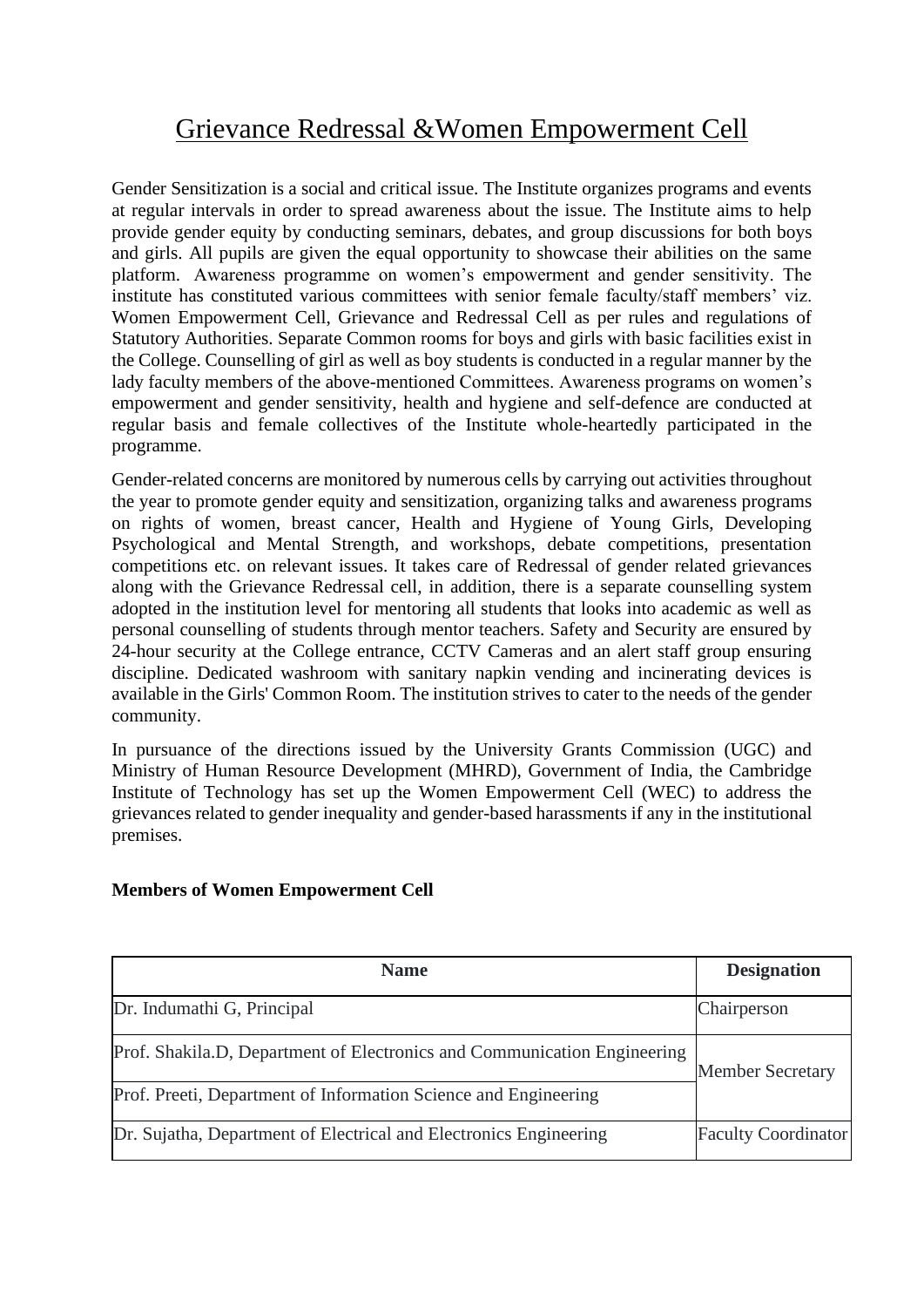| Dr. Akkanagamma, Department of Basic Science                              |                          |
|---------------------------------------------------------------------------|--------------------------|
| Prof. Chaithra.S, Department of Electronics and Communication Engineering |                          |
| Prof. Sandhya.S, Department of Basic Science                              |                          |
| Prof. Sudha, Department of Computer Science and Engineering               |                          |
| Prof. Sushma, Department of MBA                                           |                          |
| Prof. Preetha, Department of Basic Science                                |                          |
| Prof. Anusha.B, Department of Information Science and Engineering         |                          |
| Mrs. Poornima, Department of Electronics and Communication Engineering    | <b>Staff Coordinator</b> |
| Ms. Roopashree, Department of Basic Science                               |                          |
| Ms. Kriti, Department of Electronics and Communication Engineering        |                          |
| Ms. Prathistitha.M, Department of Basic Science                           |                          |
| Ms. Pooja R.P, Department of Basic Science                                |                          |
| Ms .Jonitha, Department of Electronics and Communication Engineering      |                          |
| Ms. Devipriya, Department of Electronics and Communication Engineering    | Student<br>Coordinators  |
| Ms. Mokshitha, Department of Basic Science                                |                          |
| Ms. Kruthi, Department of Basic Science                                   |                          |
| Ms. Boomika, Department of MBA                                            |                          |
| Ms. Keerthana, Department of Information Science and Engineering          |                          |